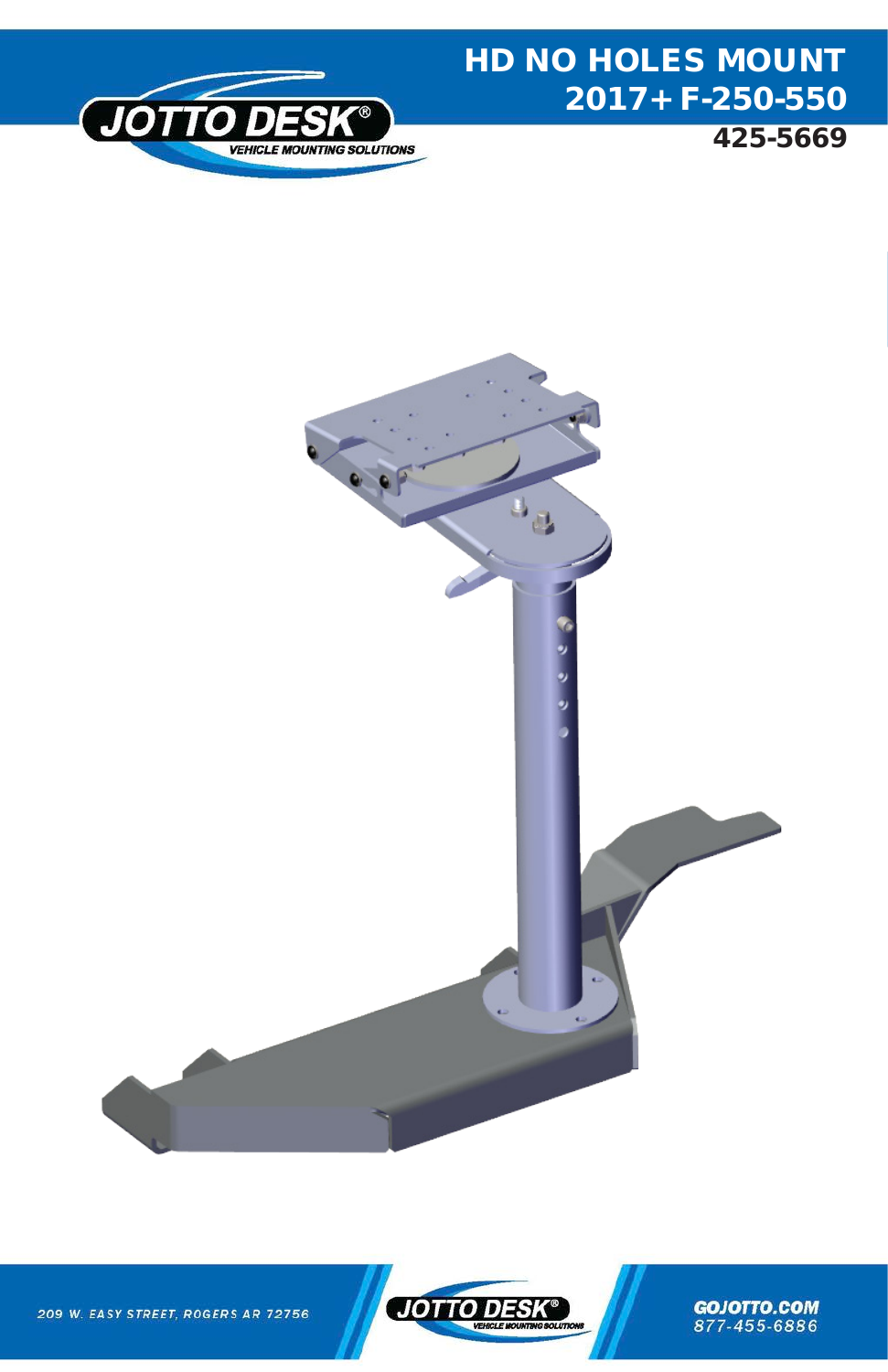

Tilt the center seat up exposing the hidden storage compartment area. Remove the two OEM screws with a T-20 bit.



Lift up the plastic cover to expose the two front OEM bolts. Loosen with an 18mm socket to free the metal plate holding the middle seat to the floor.



Remove the front and rear trim bolt covers using a small flat head screw driver.



Remove the front and rear OEM seat bolts with a 13mm socket.

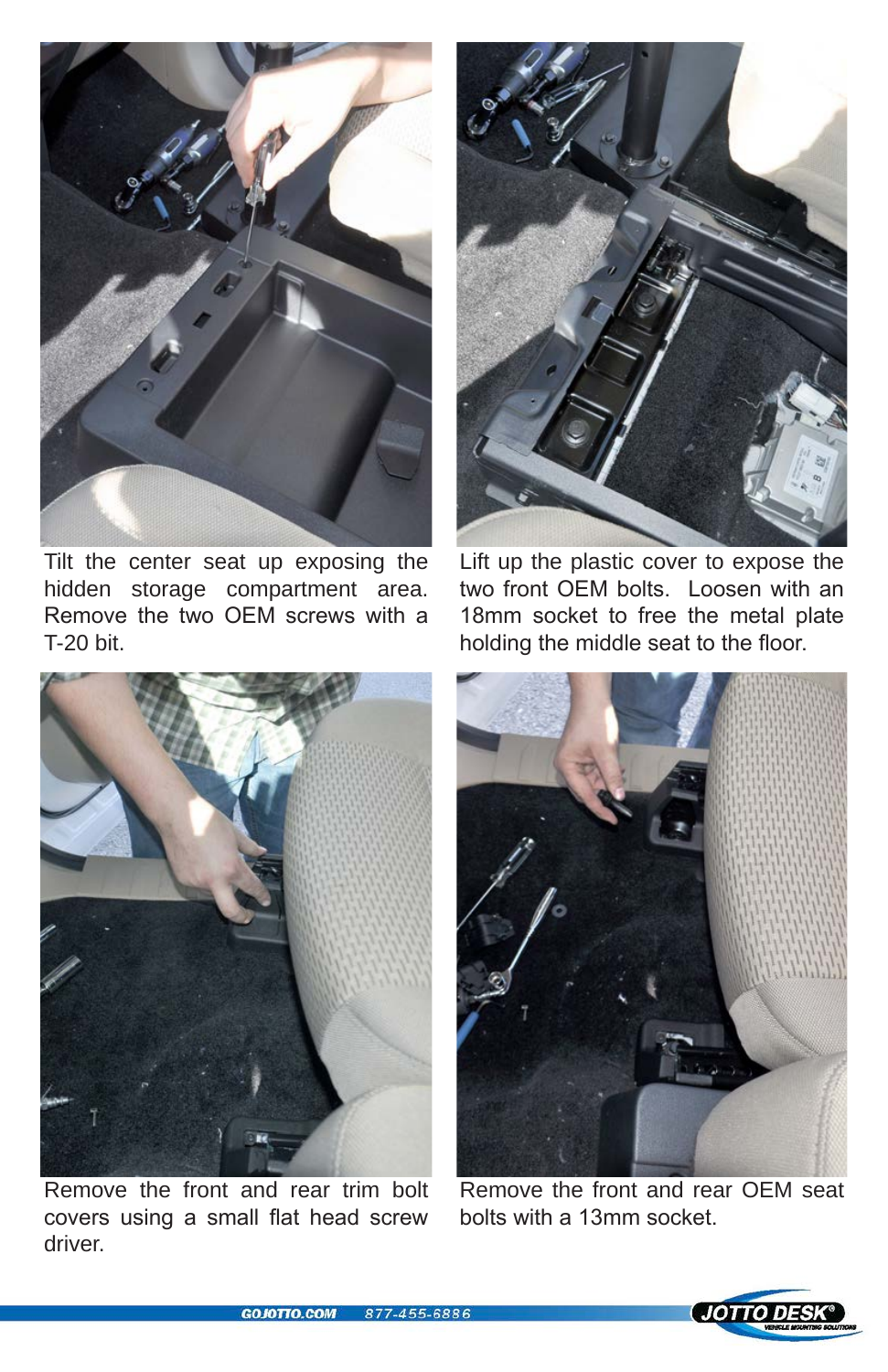

Tilt the seat back to remove the (6) OEM screws located at these locations on the passenger seat. Remove the trim covers with a T-20 bit. Two screws at the front left mounting foot, two at the front right mounting foot, and two screws at the right rear mounting foot.



Place the base under the two front seat bolt locations making sure to slide the tab of the HD base is under the mounting plate previous loosened with a 18mm socket on the middle seat bracket.

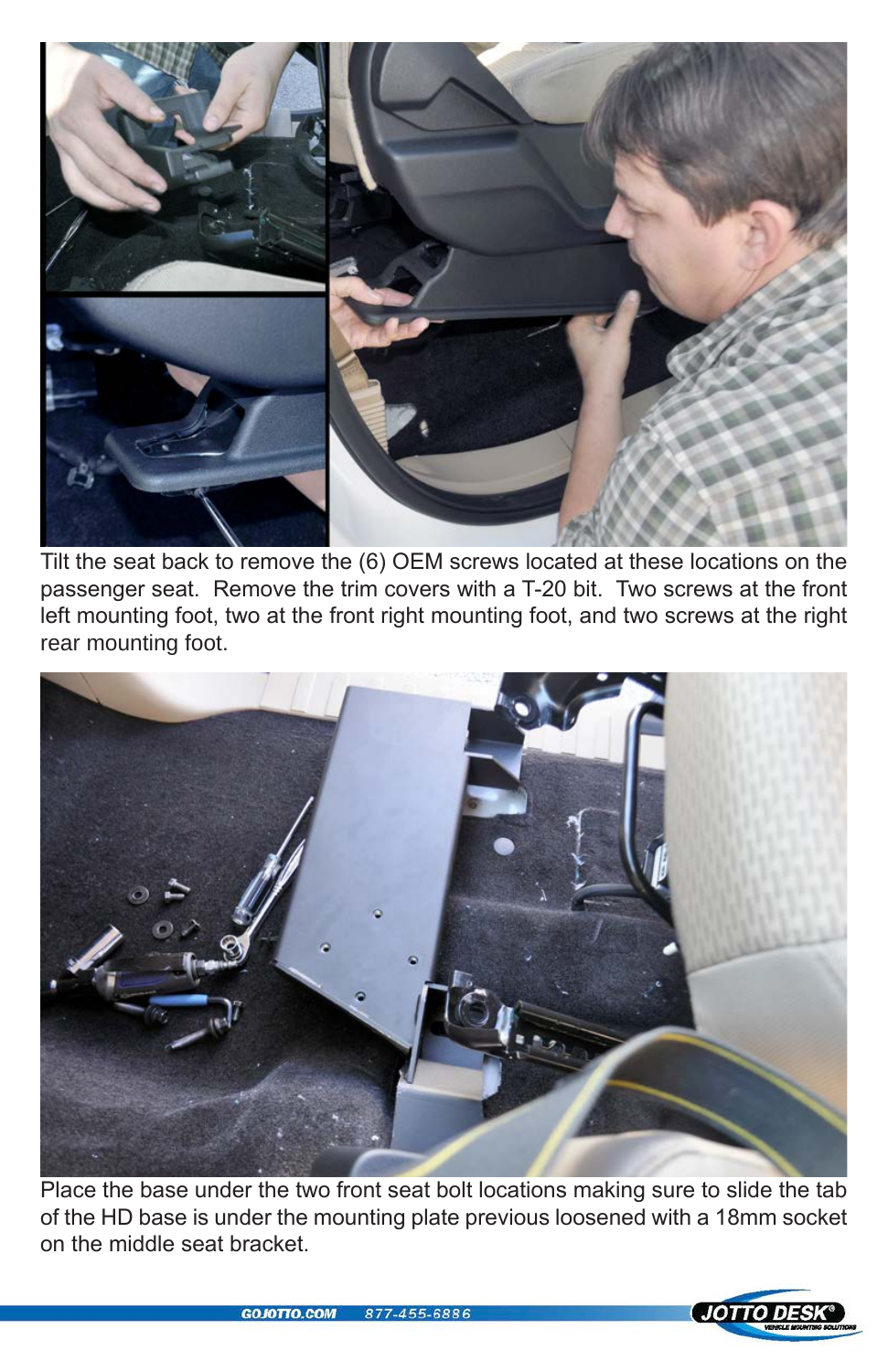

Replace all the seat bolts and tighten with a 13mm socket and tighten the center seat bracket with a. 18mm socket. Slide the plastic cover back over the center seat bracket and tighten the two screws with a T-20 bit. Factory OEM seat trim will not be reinstalled.

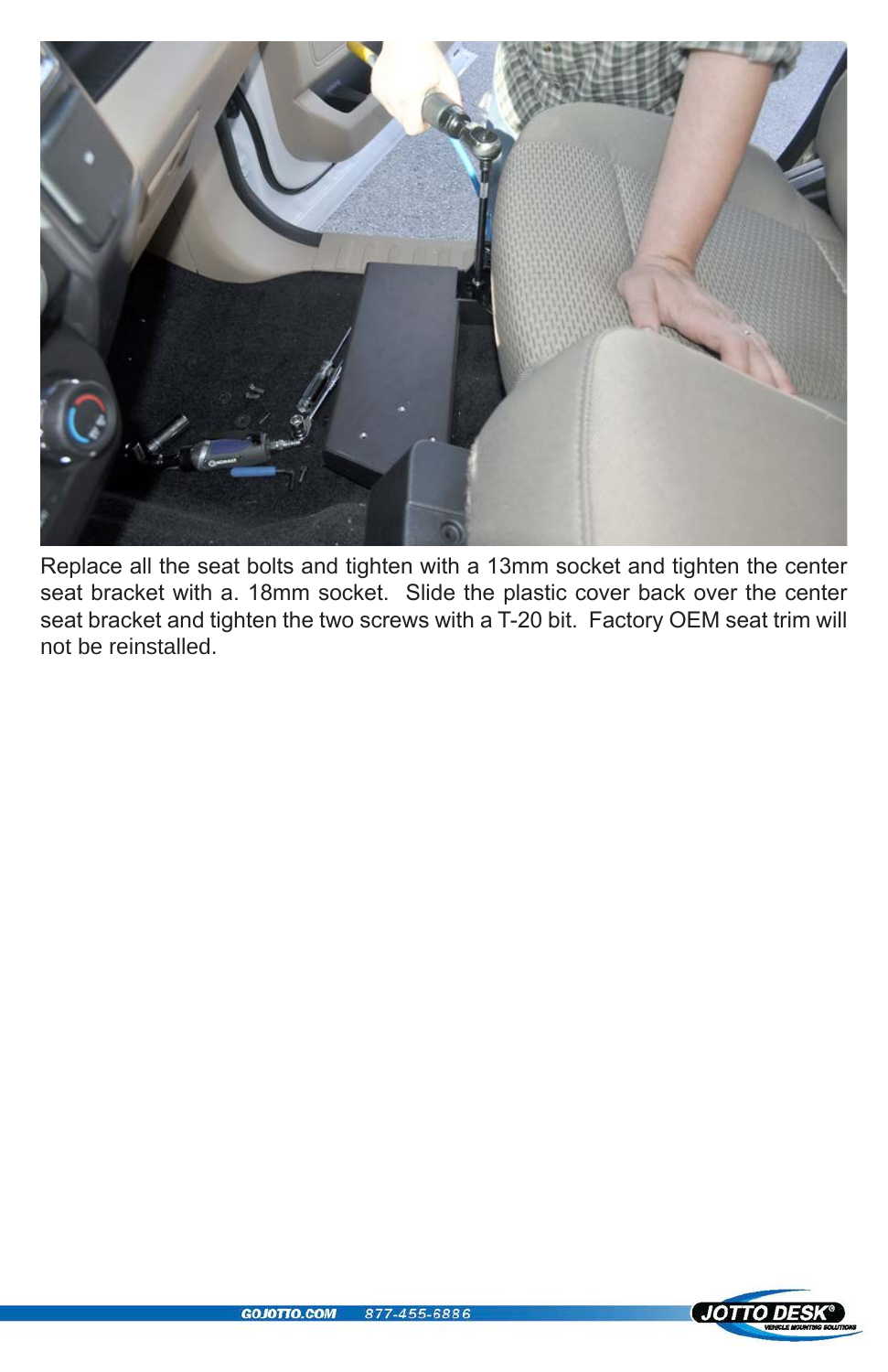

Use a 1/2" socket to secure the upright stand assembly to the base with the provided (4) 5/16-18 bolts and washers. Note: The height adjustment bolts should be positioned bumper to bumper when properly installed.



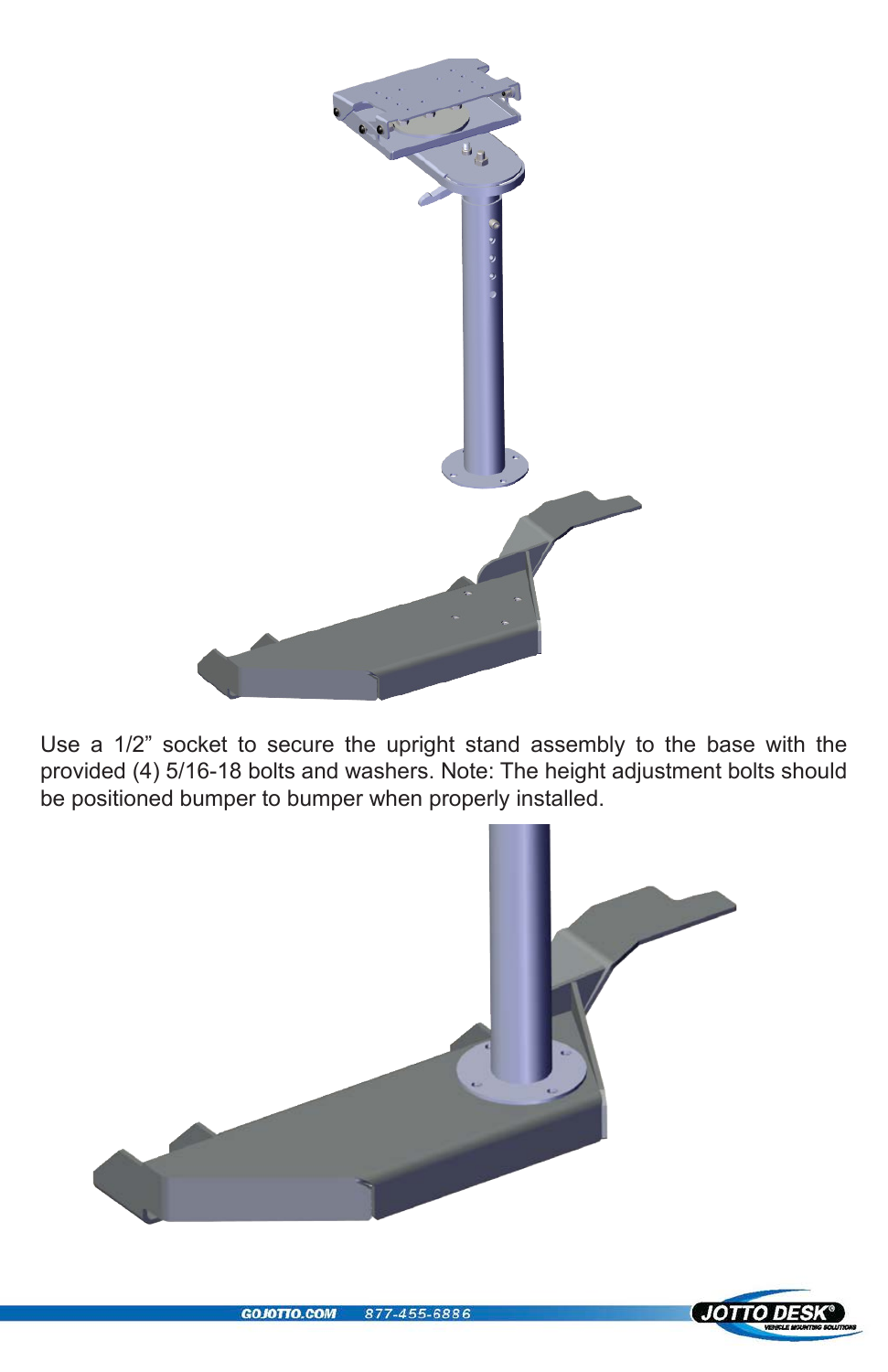

Adjust the height of the tube assembly as needed by removing the (2) 5/16-18 socket head cap screws with the provided 1/4" hex key. Re-tighten once desired height is reached.

Open the tilt mechanism fully to allow the attachment of your docking station and/ or desktop. Once the desktop is secured to the tilt plate, you can adjust to find the optimal angle. Set the tilt angle by tightening (6) 1/4-20 socket head button screws with a 5/32 hex key and a 7/16 wrench. Rotate the arm, tighten the ratchet handle to lock the unit in place.

The horizontal arm can rotate 90**°** once the ratchet handle has been loosened. This will allow the driver to choose the best placement of the computer. Once desired position has been reached, retighten ratchet handle.

The desktop/computer can be rotated 75**°** without the need to loosen/tighten anything. The design utilizes friction discs to make final adjustments easier.

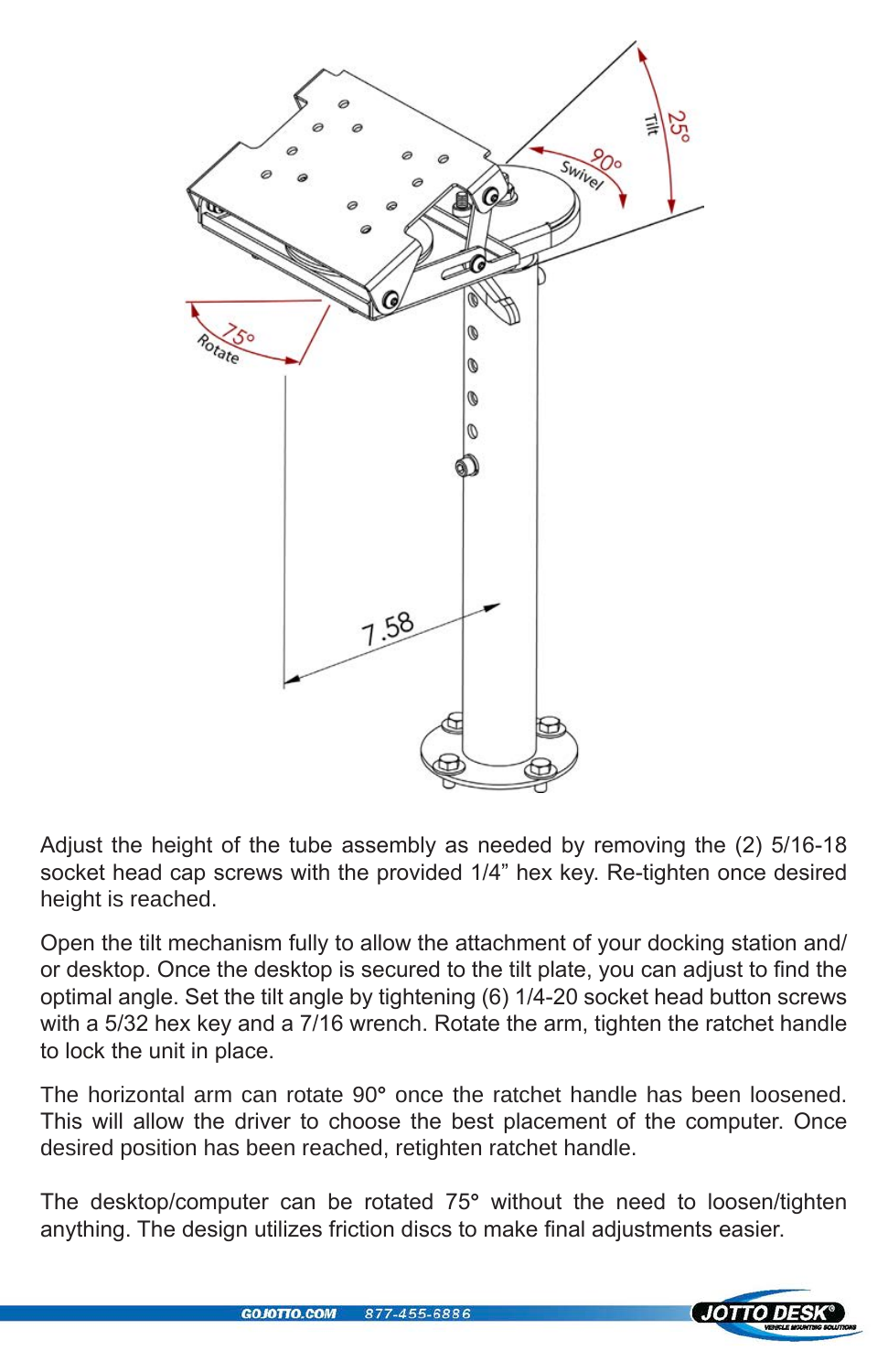### A-MOD DESKTOP



A Jotto Desk Laptop Mount featuring the A-MOD Desktop is the ultimate desktop solution to secure a laptop computer in a mobile environment. The fully adjustable A-MOD Desktop features a lightweight, yet rugged lockable design with superior ergonomics.



#### *A-MOD DESKTOP*

- *A. Side Clamps, Standard or Tall (Case Hardened Steel)*
- *B. Front Tabs (Case Hardened Steel)*
- *C. Rear Tabs and Offset Rear Tabs (Case Hardened Steel)*
- *D. Tubular Lock Solid Brass/High Security*
- *E. Side Trays*
- *F. Rear Tray*
- *G. Latch Release Handle*

### *ORDERING INFORMATION*

**450-4138 A-MOD Desktop, Adjustment Range Dimensions:**

**Width:** 11.25" to 13.625" **Depth:** 9.25" to 11" (with extensions) **Clamp Height (Tall Clamp):** 1" to 2.25" **Weight:** 4.65 lbs.

**450-4139 A-MOD XL Desktop, Adjustment Range Dimensions:**

**Width:** 13.5" to 16" **Depth:** 9.25" to 11" (with extensions) **Clamp Height (Standard Clamp):** 0.625" to 1.25" **Weight:** 5.1 lbs.